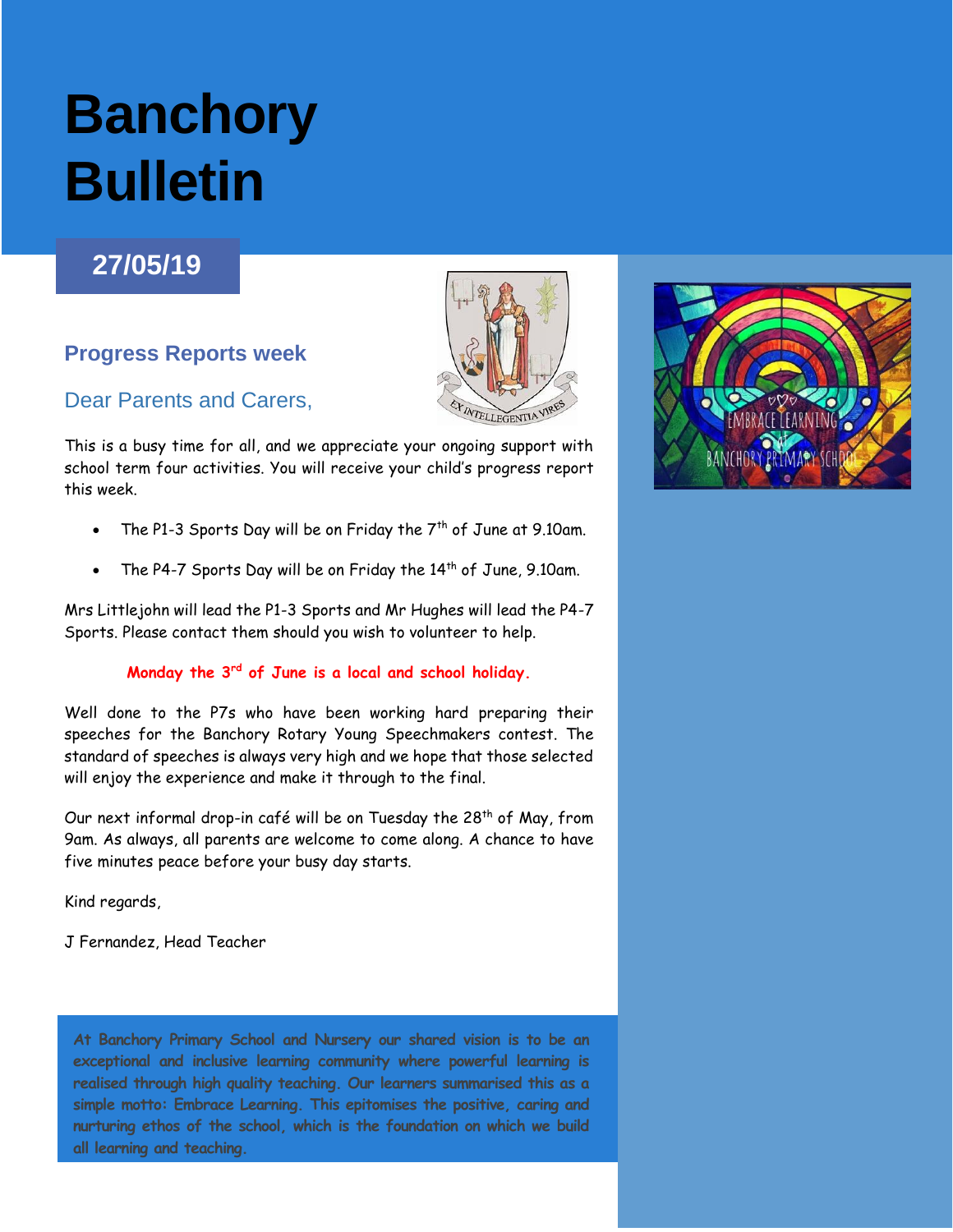# **What have we been learning?**

#### News from across the school…

**P1S** have enjoyed hosting an academy pupil for a week of work experience. Sophie, who is in S3, has been a fantastic helper. We have been very busy rehearsing for our Special Bee Assembly. The children have worked very hard to develop clear presenting voices and learn their parts. Earlier in the week, P1 wrote invitations to their families to ask them to come to our special assembly. They also made and decorated their own envelopes to put them in. The sunflowers continue to grow and the children are continuing to measure their progress and water them as necessary. Our indoor sunflowers are getting so tall that they will soon require support!

In **P1/2** we have been learning about how plants grow from a seed into a flower. Then we worked in pairs to create our own "Sprout Houses" so we can see what happens to a seed when it is planted in the ground. For our writing this week we read Jack and the Beanstalk, and the children were excited writing about where their magic beanstalk would take them. In our maths we have been learning about measurement using non-standard units.



**P1D** have been showing how kind we are. We read the book 'Have You Filled a Bucket Today?' and used this for our writing stimulus for the week. We wrote about how we can fill other people's 'buckets' with kindness as well as designing our own buckets and writing our own kindness rules. We had our own bucket in class, which was overflowing by the end of the week! The children were also delighted to be working with their primary 7 buddies again.

**P2/3** This week we have been practising our assembly and making sure we are projecting our voices and using expression. For our assembly we have also written about what we would like to be when we are older. We have written our own time machine stories as well! In maths, we have been looking at direction and how to use a compass. We are continuing our ICT journey by writing scripts and using them to produce our very own movies!

This has been a busy week in **P3S.**

The children were very excited to learn we had made £169.10 from our stall at the Extravaganza. Thank you to everyone who bought one of our luck dips. Cammy deserves a special mention for his numeracy skills – well done! On Tuesday the class had a fantastic trip with P3D up Scolty Hill as part of their IDL. They have been working hard on developing their mapping and measuring skills.

This week **P4S** have been:

- Exploring and reminding themselves about fractions: halves, quarters, thirds and beyond.
- Starting the research for the creature they are investigating for their "Our Outdoor Environment Topic".
- Thinking about words that can be used to describe positive and negative mindsets.
- Studying the phoneme "oy" and also prefixes which change the meaning of words.
- Enjoying the P1S Assembly about bees.

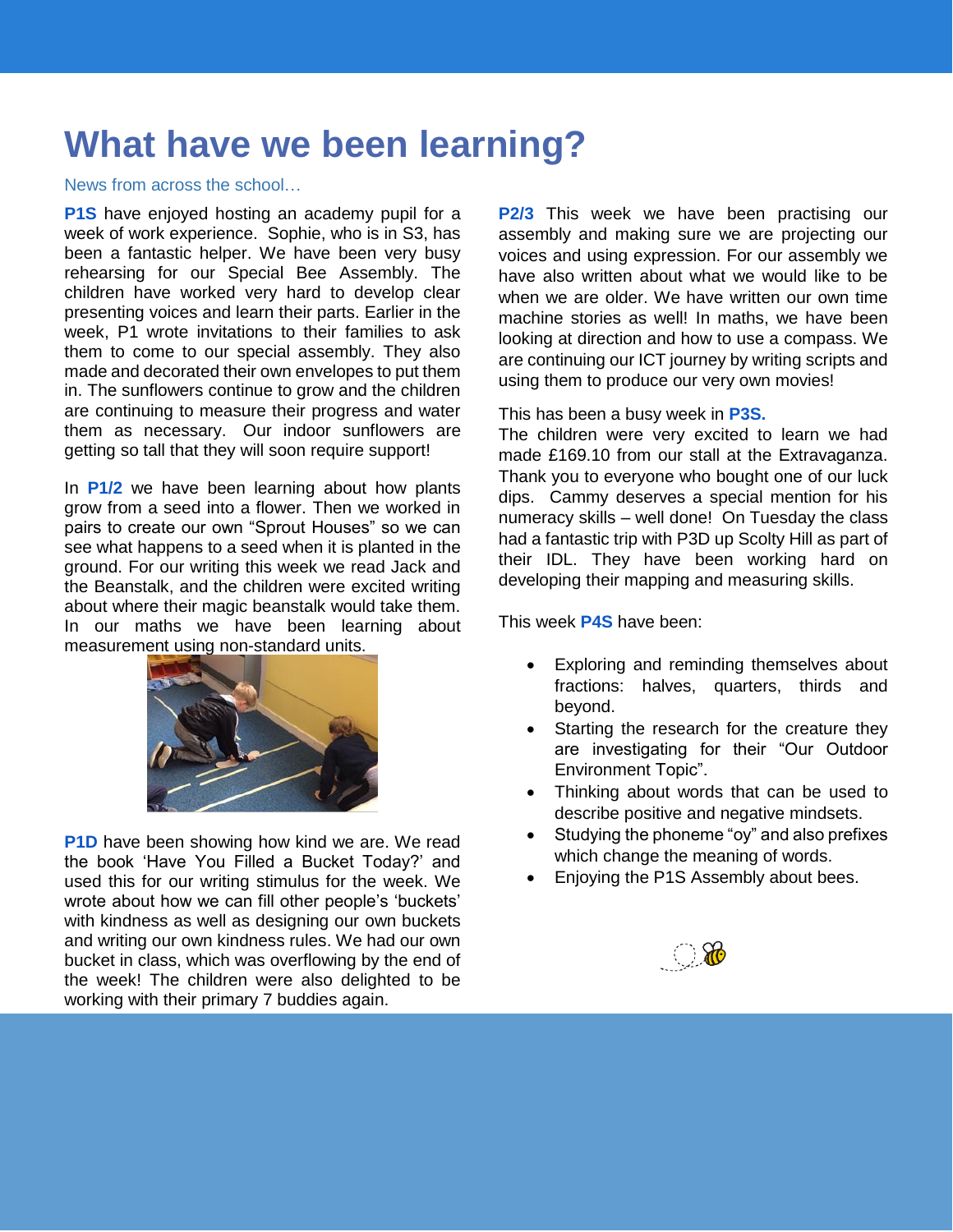The **P2s** have been learning all about volume in Maths. The children had a lot of fun at the water tray outside experimenting and predicting and how many millilitres were in the measuring jugs. Our "Big Write" this week was linked to our topic about houses and homes. They described their house and what is their favourite room in the house and why! The children have also been learning about the variety of grocery shops in and around Banchory. Children worked hard in small teams to create a healthy shopping basket!







Well done to all the **P3s** for making the hike up Scolty and back despite the weather.

#### **Mrs Kellett's news:**

The Crathes Castle group were delighted to be back working with Toni, NTS ranger, at Crathes last week. They took great pride in showing me the work they have done there and were back feeding the wildlife by the hide as well as showing off their powers of observation - spotting ladybirds, spiders, rabbits, birds and even a lizard! This week we put out food for the badgers on the 'climbing tree' and set the camera to try to catch them on film again - the camera is padlocked to the tree to stop foxes and badgers dragging it away! We came across a pile of feathers and worked out that it was a sparrow hawk kill - the feathers had been plucked rather than bitten off! Wednesday's forest school group are enjoying our new site, working together and gaining in confidence each week. We have made pancakes and cheesy quesadillas for snack and played together in the hammocks. This week was quite a challenge in the pouring rain but everyone stayed upbeat and enjoyed the rain - we even lit the fire and made smores which were rather delicious!